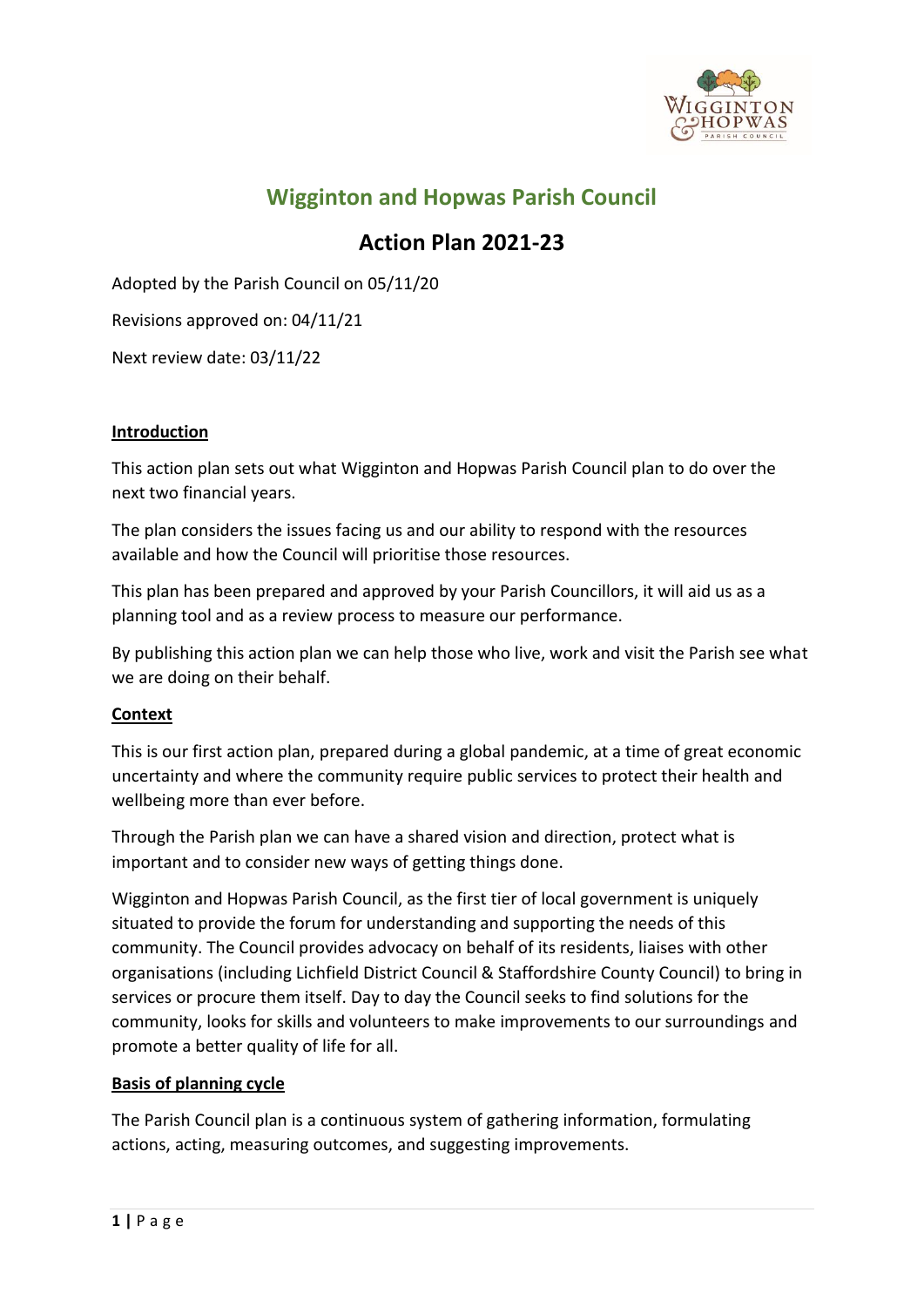

Once specific actions are agreed to deliver this plan, they are entered onto the Actions Register which is monitored at every meeting of the Council.

## **Key Dates**

Our finances are almost entirely derived from raising a precept via the Council Tax system. This precept must be declared at the end of January each year to Lichfield District Council and therefore this plan will be drafted from October onwards each year allowing it to evolve as the budget is prepared for the final precept calculations.



## **What is a Parish Council?**

A civil parish is an independent democratic unit for villages, smaller towns & suburbs of urban areas. Each Parish has a meeting of all its electors and where the electors exceed 200 have a Parish or Town Council. Wigginton and Hopwas Parish Council have approximately 1000 electors.

The Parish Council is a small local authority, its councillors are elected for four years at a time in the same way as other councils. Bye-elections may be held to fill vacancies between elections or members may be co-opted if no election is called.

The council is the corporation of its parish in Lichfield and it covers the villages of Wigginton, Hopwas and Comberford. In May, each year the councillors choose a chairperson from their number. In Wigginton and Hopwas Parish there are 7 councillors who make up the Parish Council, which employs a part-time Clerk to manage administration.

## **Powers and Duties**

Parish Councils have many powers and a handful of duties set out in legislation. A duty is something that a council must do, a power is something it may do if it so decides. A Parish Council cannot do anything that is not permitted in law.

## **What do we do?**

The Parish Council acts as custodian to a number of assets within the villages including: Hopwas Playing Field and all play / sports equipment, park benches, litter/dog bins and fencing, Samuel Parkes VC War Memorial, 4 x Bus Shelters, 3 x Noticeboards, Laptop & printer. The Council is responsible for maintenance, repairs and insurance for these items and facilities.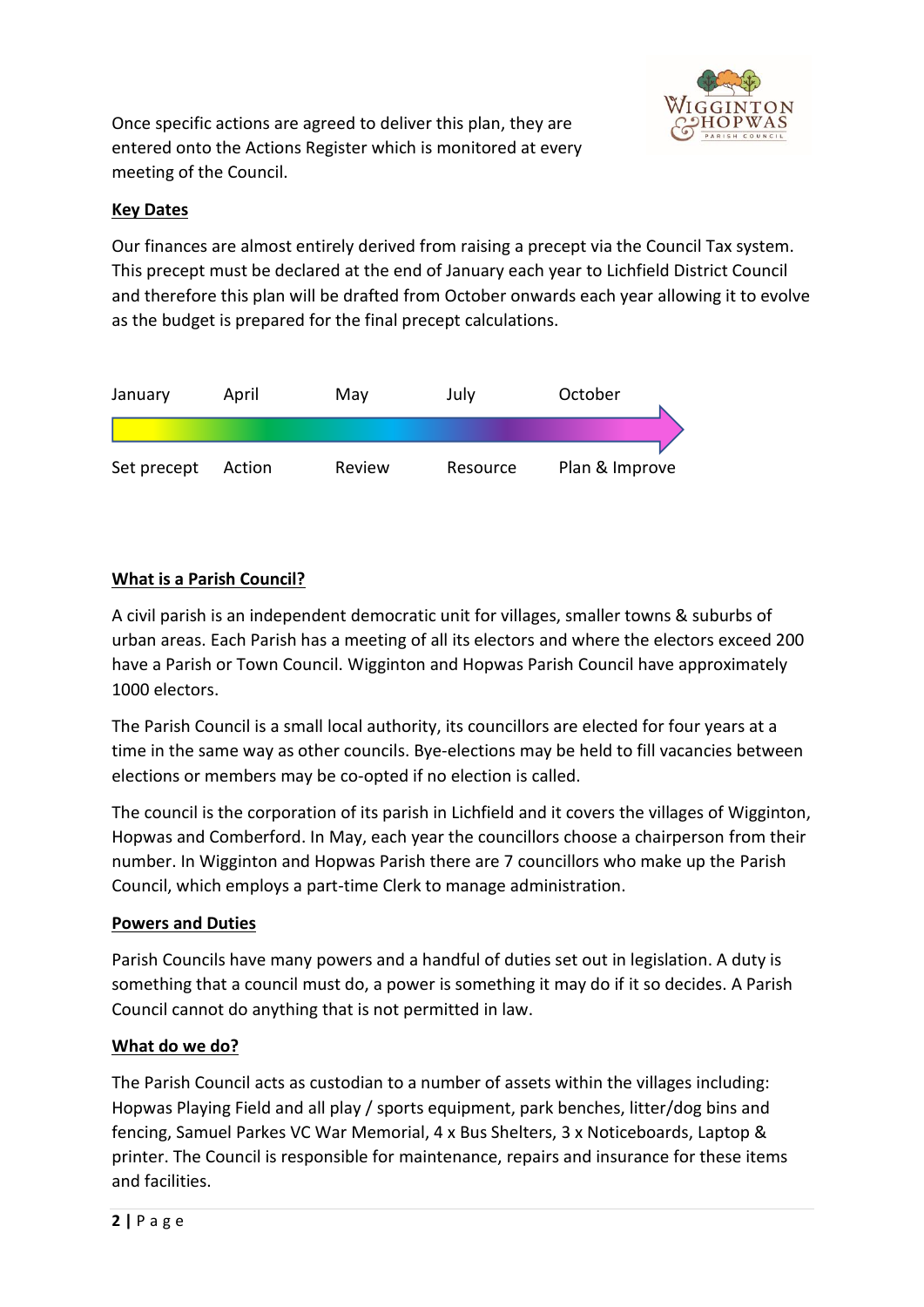Although Lichfield District Council is the Planning Authority, the Parish Council is consulted on each planning application made in the



Parish and these are considered by councillors at each meeting and LDC are informed of their views.

At each meeting the Council discuss correspondence received from local organisations and residents, community issues are considered for example crime & safety, highways & traffic, speeding, maintenance in the public realm (which need reporting to the appropriate authorities) The Council can act as an advocate for residents, to communicate information and as a liaison point for dealing with appropriate departments of other local authorities to ensure that views, comments and necessary actions are dealt with.

# **Accountability**

You elect members every four years, the next time will be May 2023, there are currently two vacancies for Parish Councillors so if you live or work in the Parish (or within 3 miles) and would like to help make decisions to improve the wellbeing of the community then please contact [clerk@wiggintonandhopwas.gov.uk](mailto:clerk@wiggintonandhopwas.gov.uk)

You are invited every May to attend the Annual Parish Meeting and say what you think. You are also entitled to attend the Parish Council Meetings on the first Thursday of each month (except August when no meeting is held.) At the Parish Council meeting you may listen to the business being discussed and may participate in the meeting in the allocated time for the public towards the start. The Accounts are audited each year and are published on the website, there is also a public inspection period for around 6 weeks in the summer which is displayed on the noticeboards.

You can find more about what we do, how we do it and our meetings on the parish council website: [www.wiggintonandhopwas.co.uk](http://www.wiggintonandhopwas.co.uk/)

# **What we achieved in the last year (to October 2020)**

**Added -** Double Yellow Lines in Syerscote Lane and Walrand Close, Wigginton. Laptop and Printer. Garden waste bin.

**Replaced -** Wooden fencing at Hopwas Playing Field for steel bow-top fencing and safety gates, signage at Hopwas Playing Field and Comberford Millennium Green, larger 'branded' bin for play area, replenished bark surfaces at both play areas. Play equipment repainted at Hopwas Playing Field.

**Recruited -** Parish Clerk & co-opted new councillor, remaining casual vacancies advertised throughout parish.

**Adopted** – A new Parish Council logo, a risk management policy including a Covid-19 risk assessment.

**Consulted on** - the local plan review, school admissions, Rawlett School 6<sup>th</sup> Form, Coton Green Primary school expansion, Traffic Restriction Orders.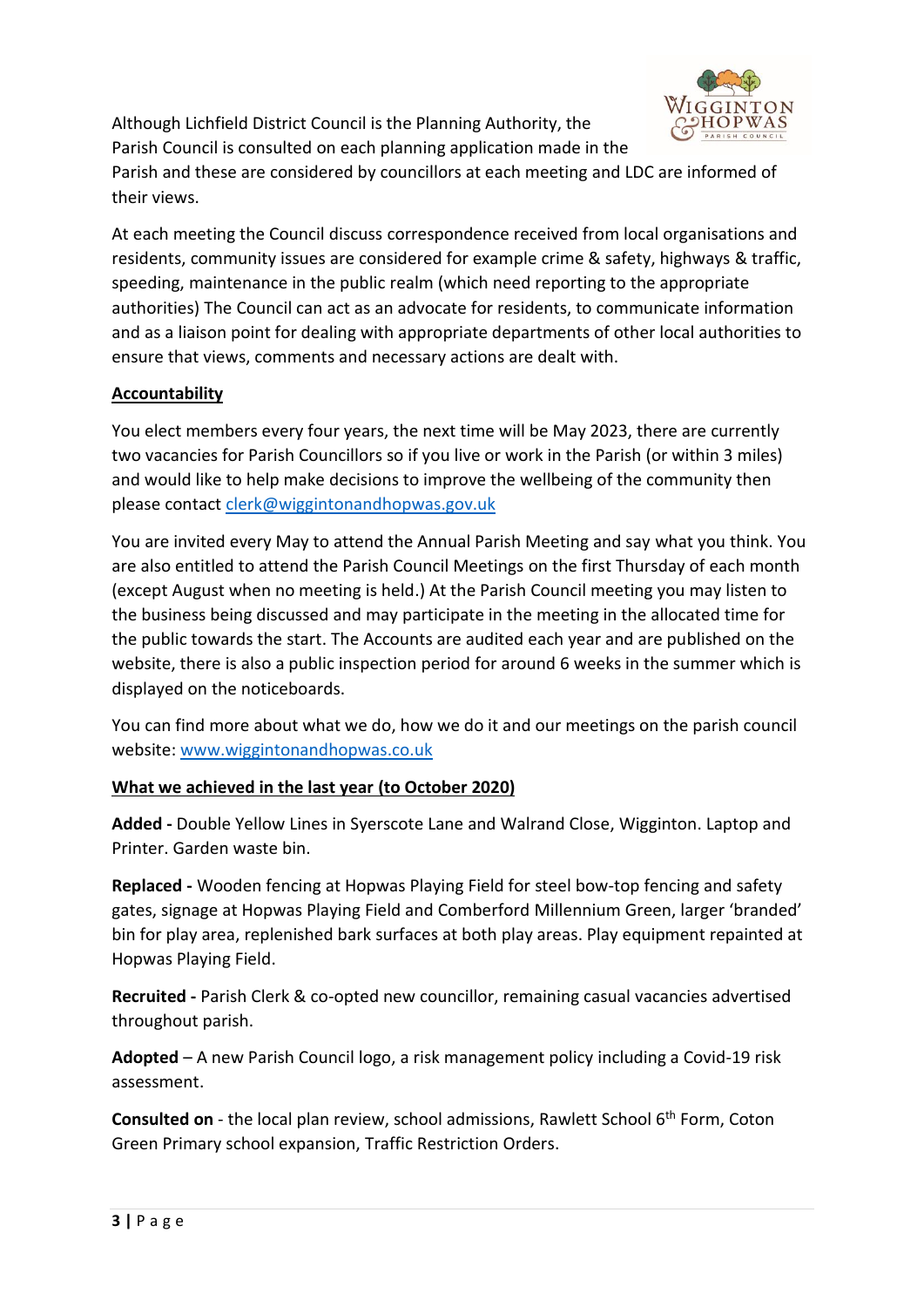

**Debated** – play area rules, road safety and parking issues, village signs/planters, renewal of asset of Community Value.

**Considered** 29 planning applications.

Alongside adapting to changing government guidance and legislation and finding new ways of working remotely and continuing public meetings online via 'zoom'

## **Update – October 2021 - What we achieved in the last year**

**Added** – Staff resources, 4 additional hours per week for Clerk; Grass cutting at St John's Closed Churchyard and Wigginton War Memorial; Stop, Look, Listen signs at Hopwas Playing Field

**Replaced** – Goal netting at Hopwas Playing Field

**Produced** – A 'new look' Parish Council Newsletter / Booklet

**Maintained** – Removing overgrown vegetation on Tollgate Lane footpath, Spring rocker repair and re-paint of toddler climbing frame at Hopwas Playing Field

**Trained** – Supported Clerk to complete CiLCA qualification; Councillors attended Exploring Chairmanship and other development training, Clerk attended CiLCA portfolio guidance training, planning and audit training.

**Reviewed** - Asset Register, Press and Media Policy, Disciplinary and Grievance Policy

**Adopted** – Publication Scheme, Training Policy, Complaints Procedure, Health and Safety Policy, Grant Awarding Policy, Scheme of delegation to the Clerk, Equality & Diversity Policy, updated Standing Orders and Financial regulations, Working Parties Terms of Reference

**Consulted on** -. Road name suggestions for the Arkall Farm Estate, Toucan crossing for Ashby Road, Traffic Restriction Orders.

**Considered -** 39 planning applications.

#### **What we want to do next**

| Objective                           | Action                               | Responsibility & Resources | Timescale |
|-------------------------------------|--------------------------------------|----------------------------|-----------|
| Governance                          |                                      |                            |           |
| <b>Transparency Code compliancy</b> | Publish Annual Governance Audit      | Clerk                      | Ongoing   |
|                                     | Review, end of year accounts,        |                            |           |
|                                     | Expenditure over £100, agendas,      |                            |           |
|                                     | minutes, and means of contacting the |                            |           |
|                                     | Council on the website and           |                            |           |
|                                     | noticeboards (where applicable)      |                            |           |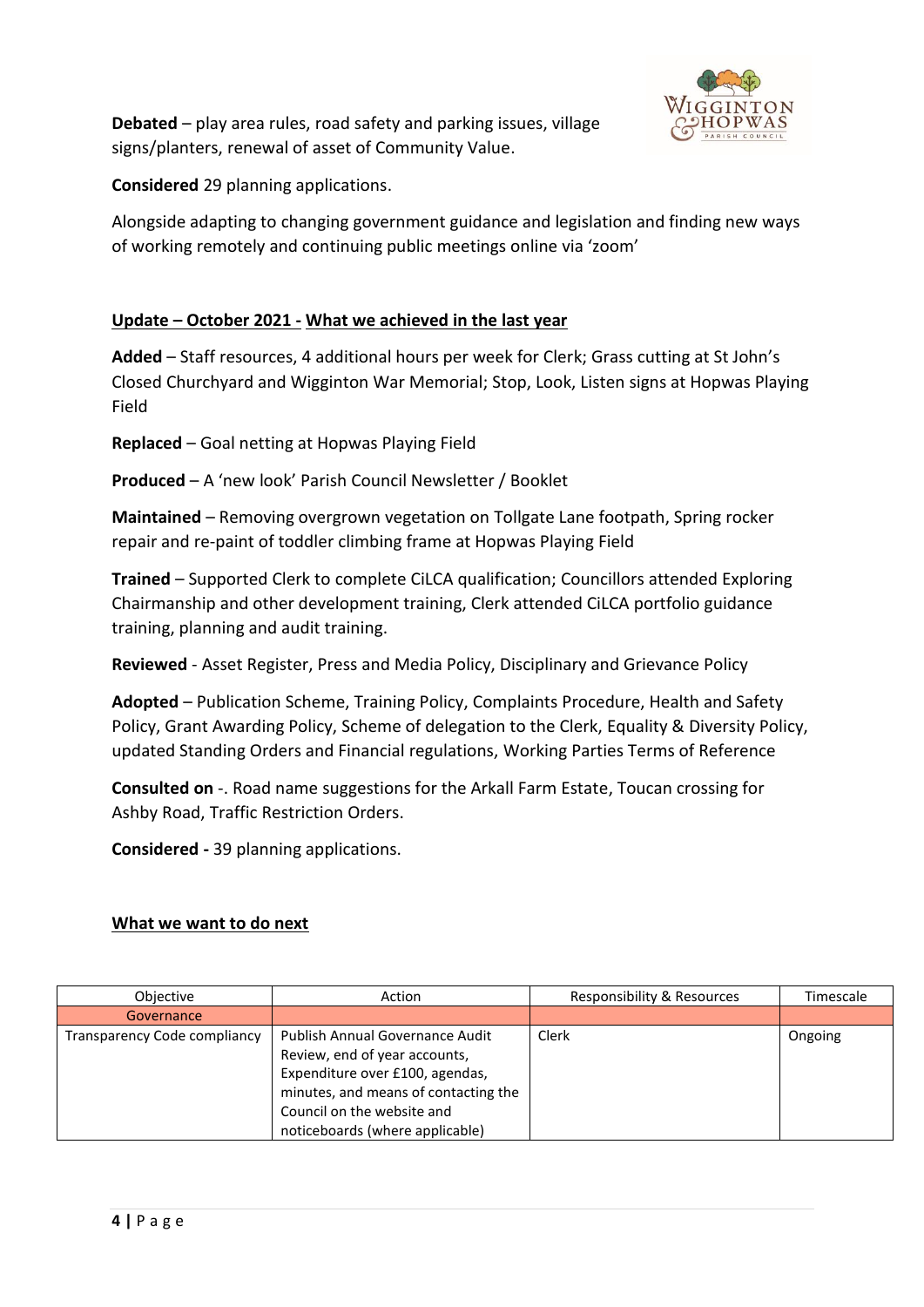

| Ensure council policies and<br>procedures are reviewed<br>annually and updated as<br>necessary                                                                  | Policies/procedures to be scheduled<br>for review throughout the year as<br>appropriate                                                                                                                                                                                                                                    | <b>Clerk and Parish Council</b>                                     | Ongoing  |
|-----------------------------------------------------------------------------------------------------------------------------------------------------------------|----------------------------------------------------------------------------------------------------------------------------------------------------------------------------------------------------------------------------------------------------------------------------------------------------------------------------|---------------------------------------------------------------------|----------|
| <b>Ensure that the Council meets</b><br>Health and Safety<br>requirements for its staff,<br>councillors and public at events<br>and activities.                 | Renew PC Insurance<br>Risk Management Schedule-<br>reviewed by Council annually                                                                                                                                                                                                                                            | Clerk and Council                                                   | Annually |
| Ensure the council has access<br>to professional guidance,<br>advice, and training                                                                              | Maintain subscriptions for Society of<br>Local Council Clerks (SLCC) &<br><b>Staffordshire Parish Councils</b><br>Association (SPCA)                                                                                                                                                                                       | <b>Clerk and Parish Council</b>                                     | Annually |
| Planning                                                                                                                                                        |                                                                                                                                                                                                                                                                                                                            |                                                                     |          |
| Consider all planning<br>applications which fall within,<br>and impact upon the Parish                                                                          | Clerk to ensure all planning<br>applications are referred to<br>councillors and included on the<br>agenda when possible. Clerk to seek<br>time extensions from Lichfield District<br>Council when necessary. Ensure that<br>council's objections / comments are<br>formerly reported to the planning<br>authority in time. | <b>Clerk and Parish Council</b>                                     | Ongoing  |
| Infrastructure                                                                                                                                                  |                                                                                                                                                                                                                                                                                                                            |                                                                     |          |
| To update and maintain<br>children's play equipment, as<br>necessary.                                                                                           | Accrue funds to ensure equipment<br>can be replaced or repaired as<br>necessary<br>Facilitate Comberford Millennium<br>Green Trust to begin a renovation<br>project                                                                                                                                                        | Parish Council                                                      | Ongoing  |
| St John's (Closed) Churchyard -<br>Maintain and ensure general<br>upkeep of the area                                                                            | Carry out risk assessments for visitors<br>to the site. Ensure trees and hedges<br>are maintained when required.                                                                                                                                                                                                           | Clerk & Parish Council                                              | Ongoing  |
| Highways - To seek that parish<br>infrastructure including, all<br>roads, pavements, verges,<br>trees and hedgerows are<br>adequately managed and<br>maintained | To report to Staffordshire County<br>Council Highways all faults or repair<br>needs, including potholes.                                                                                                                                                                                                                   | <b>Clerk and Parish Council</b>                                     | Ongoing  |
| Maintenance                                                                                                                                                     |                                                                                                                                                                                                                                                                                                                            |                                                                     |          |
| To consider and promote ways<br>of reducing litter and dog mess                                                                                                 | To ensure that sufficient litter and<br>dog-mess bins are provided and<br>emptied regularly. To display<br>appropriate warning notices<br>throughout the village. Seek the<br>support and cooperation of residents<br>and visitors in keeping the village<br>clean.                                                        | Parish Council                                                      | Ongoing  |
| To monitor and maintain<br>defibrillators.<br>Defib 1 - Red Lion, A51,<br>Hopwas                                                                                | To carry out and record regular<br>inspections on 'The Circuit' (90 days).<br>To ensure that all consumables are<br>replaced as and when necessary.                                                                                                                                                                        | Councillors responsible for checking<br>the equipment and the Clerk | Ongoing  |